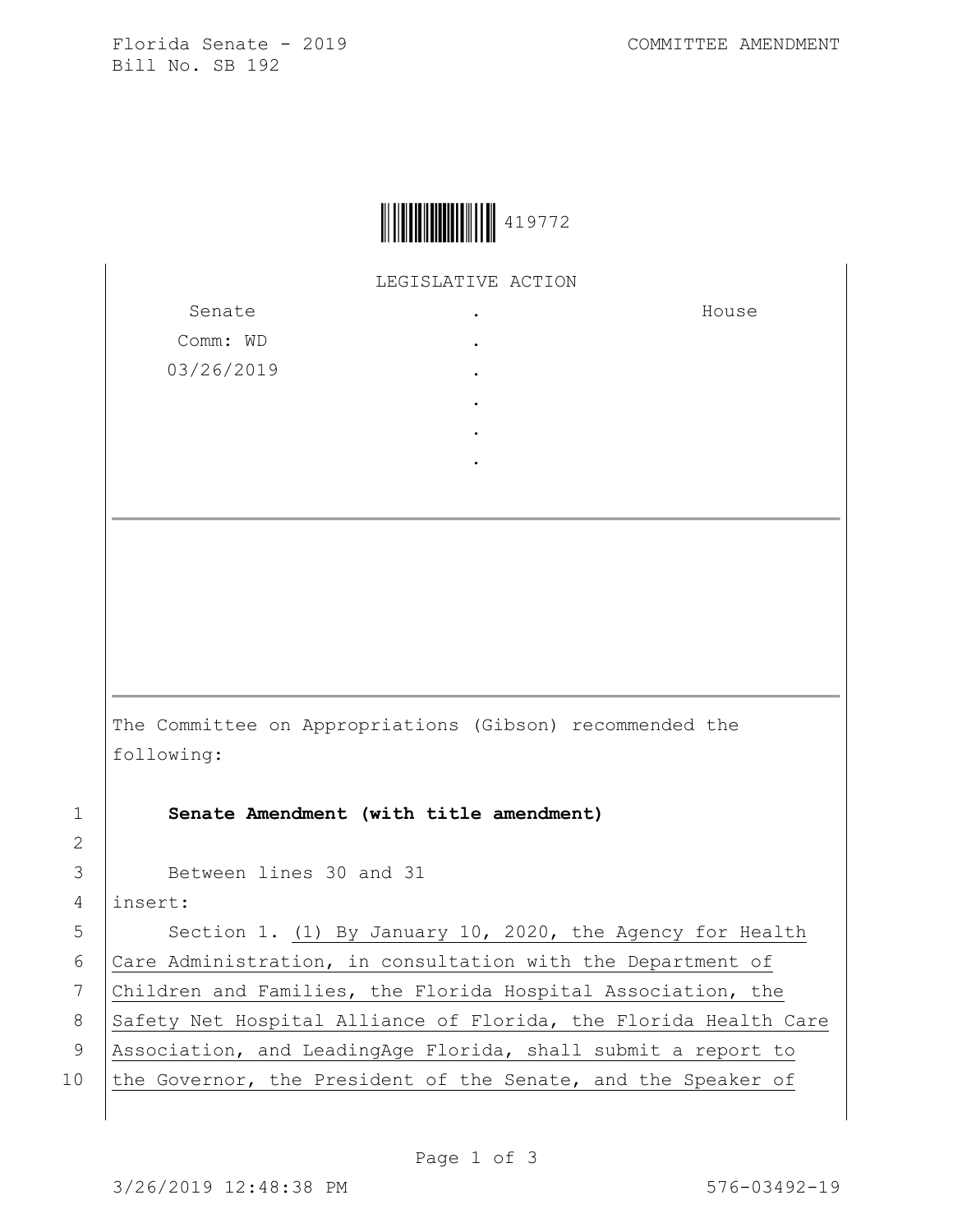Florida Senate - 2019 COMMITTEE AMENDMENT Bill No. SB 192

Ì419772AÎ419772

| 11 | the House of Representatives regarding the impact of the waiver  |
|----|------------------------------------------------------------------|
| 12 | of Medicaid retroactive eligibility on beneficiaries and         |
| 13 | providers. The report must include, but not be limited to:       |
| 14 | (a) The total unduplicated number of nonpregnant adults who      |
| 15 | applied for Medicaid at a hospital site from February 1, 2019,   |
| 16 | through December 6, 2019; and, of those applicants, the number   |
| 17 | whose Medicaid applications were approved, the number whose      |
| 18 | Medicaid applications were denied, and the reasons for denial    |
| 19 | ranked by frequency.                                             |
| 20 | (b) The total unduplicated number of nonpregnant adults who      |
| 21 | applied for Medicaid at a nursing home site from February 1,     |
| 22 | 2019, through December 6, 2019; and, of those applicants, the    |
| 23 | number whose Medicaid applications were approved, the number     |
| 24 | whose Medicaid applications were denied, and the reasons for     |
| 25 | denial ranked by frequency.                                      |
| 26 | (c) The estimated impact of medical debt on people for whom      |
| 27 | a Medicaid application was not submitted in the same month when  |
| 28 | the individual became an inpatient of a hospital or a resident   |
| 29 | of a nursing home.                                               |
| 30 | (d) Recommendations to improve outreach and Medicaid             |
| 31 | coverage for nonpregnant adults who would be eligible for        |
| 32 | Medicaid if they applied before an event that requires hospital  |
| 33 | or nursing home care.                                            |
| 34 | (2) The Agency for Health Care Administration shall also         |
| 35 | include, as part of the report required by this section, a copy  |
| 36 | of the evaluation design and performance metrics submitted to    |
| 37 | the federal Centers for Medicare and Medicaid Services relating  |
| 38 | to the waiver of Medicaid retroactive eligibility, in conformity |
| 39 | with the Special Terms and Conditions of this state's Section    |
|    |                                                                  |